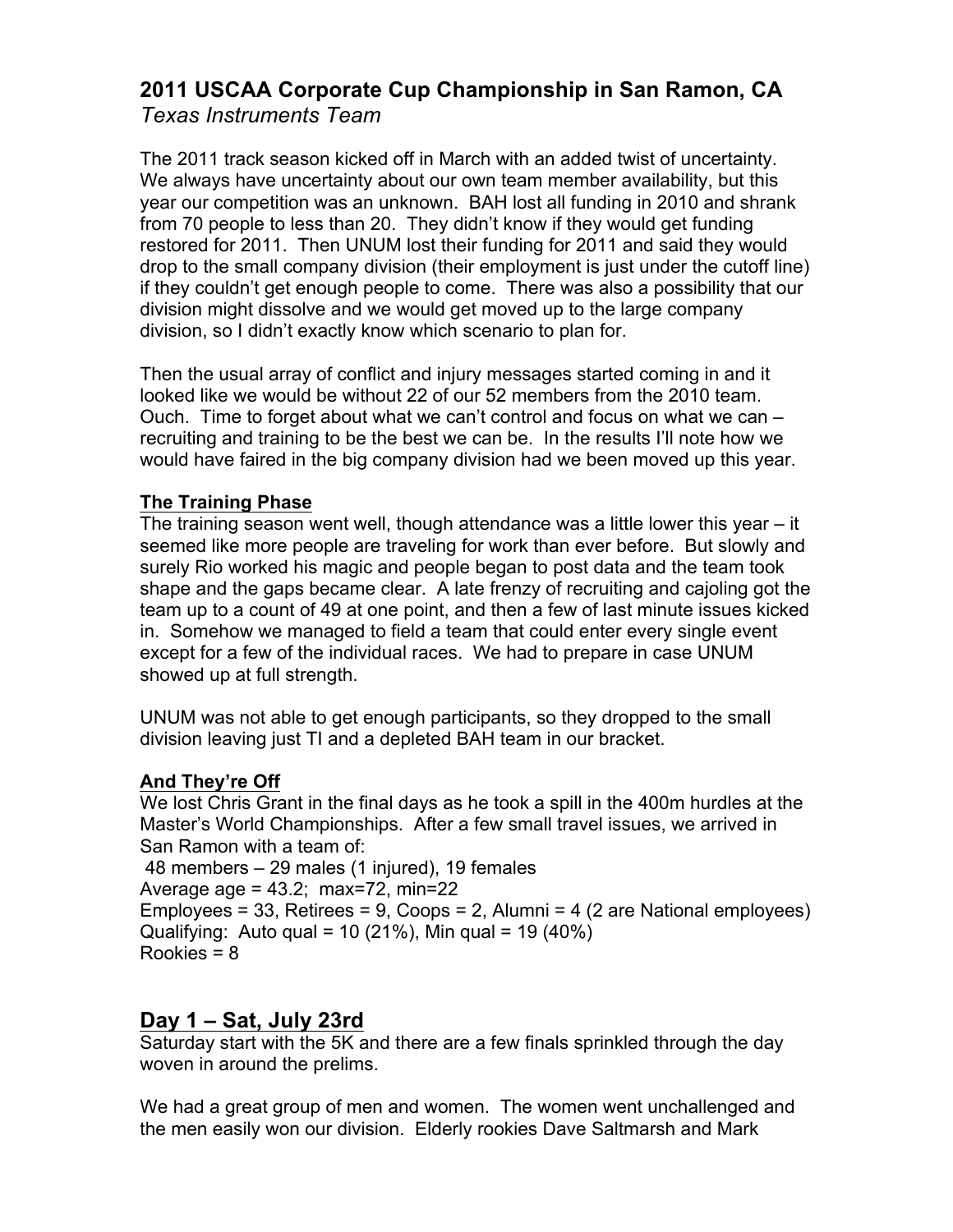Pearson both ran great and are needed additions to our road teams. It was good to have Wally back with us this year too. We would have gone to the tiebreaker rule in the big division and barely missed  $1<sup>st</sup>$  there.

|                    | Fin/  |             |     |                  | AG/PI/         | 11  |                  |
|--------------------|-------|-------------|-----|------------------|----------------|-----|------------------|
| <b>2011 Event</b>  | Pre   | <b>Dist</b> | Sex | <b>11 Result</b> | wava           | Age | 11 Name          |
| Women's 5K (35-39) | Final | 5K          | F   | 27:41            |                | 38  | Hancock, Tonya   |
| Women's 5K (50-54) | Final | 5K          | F   | 23:04            | 1/73.37        | 50  | Denton, Heidi    |
| Women's 5K (55-59) | Final | 5K          | F   | 26:12            | 1/68.87        | 55  | Sulser, Dianna   |
| Women's 5K (60-64) | Final | 5K          | F   | 33:05            |                | 61  | Pitz, Jeanne     |
| Women's 5K (65-69) | Final | 5K          | F   | 34:49            | 1/63.68        | 69  | Salter, Mary     |
| Women's 5K (70+)   | Final | 5K          | F   | 29:00            | 1/80.37        | 72  | Kennard, Mary    |
| Total-Women's 5K   |       |             |     |                  | 1st            |     |                  |
| Men's 5K (0-24)    | Final | 5K          | M   | 19:14            | 1              | 24  | Little, Jacob    |
| Men's 5K (25-29)   | Final | 5K          | M   | 24:53            | $\overline{2}$ | 26  | Gupta, Arun      |
| Men's 5K (40-44)   | Final | 5K          | M   | 17:24            | 1/79.62        | 42  | Schmidt, Brian   |
| Men's 5K (45-49)   | Final | 5K          | M   | 19:27            | 1/74.01        | 47  | Saltmarsh, Dave  |
| Men's 5K (50-54)   | Final | 5K          | M   | 19:43            | 1/74.8         | 50  | Pearson, Mark    |
| Men's 5K (55-59)   | Final | 5K          | M   | 20:42            | 1/76.8         | 59  | Jenkins, Michael |
| Men's 5K (65-69)   | Final | 5K          | M   | 28:05            |                | 69  | King, Rio        |
| Men's 5K (70+)     | Final | 5K          | M   | 24:21            | 1/73.29        | 71  | Capps, Wally     |
| Total-Men's 5K     |       |             |     |                  | 1st            |     |                  |

We moved to the track for the prelims. Prelims are no longer necessary with the smaller number of teams, but they are still run to qualify for the finals. The baton never hit the track and all teams qualified. The special nod in the list below goes to Sam Wu. Sam ran with us last in 2005, then left TI. He recently returned and made the mistake of answering the phone when I called on Tue before the meet looking for someone to run a couple of prelim 400's. With no track training in years he came through and rested other for the finals.

|                      | Fin/   |             |     |           | AG/PI/ | 11  |                 |
|----------------------|--------|-------------|-----|-----------|--------|-----|-----------------|
| 2011 Event           | Pre    | <b>Dist</b> | Sex | 11 Result | wava   | Age | 11 Name         |
| 4 x 100 Relay        | Prelim | 100         | F   | 15.4      | $40+$  | 49  | Phillips, Sheri |
| 4 x 100 Relay        | Prelim | 100         | F   | 13.3      | Open   | 30  | Larzelere, Tara |
| 4 x 100 Relay        | Prelim | 100         | M   | 12.6      | $40+$  | 46  | Cirba, Claude   |
| 4 x 100 Relay        | Prelim | 100         | M   | 10.8      | Open   | 28  | Hall, Patrick   |
| PreTot-4 x 100 Relay |        |             |     | 52.1      |        |     |                 |

|                            | Fin/   |             |     |           | AG/PI/ | 11  |                   |
|----------------------------|--------|-------------|-----|-----------|--------|-----|-------------------|
| <b>2011 Event</b>          | Pre    | <b>Dist</b> | Sex | 11 Result | wava   | Age | 11 Name           |
| 3 Lap Sprint               | Prelim | 200         | F   | 00:33.8   | Open   | 23  | Nixon, Stephanie  |
| 3 Lap Sprint               | Prelim | 200         | Μ   | 00:24.6   | Open   | 39  | Sarpong, Benjamin |
| 3 Lap Sprint               | Prelim | 400         | M   | 01:06.6   | Open   | 41  | Wu, Sam           |
| 3 Lap Sprint               | Prelim | 400         | M   | 01:00.7   | Open   | 28  | Hathaway, Alvin   |
| <b>PreTot-3 Lap Sprint</b> |        |             |     | 03:05.7   |        |     |                   |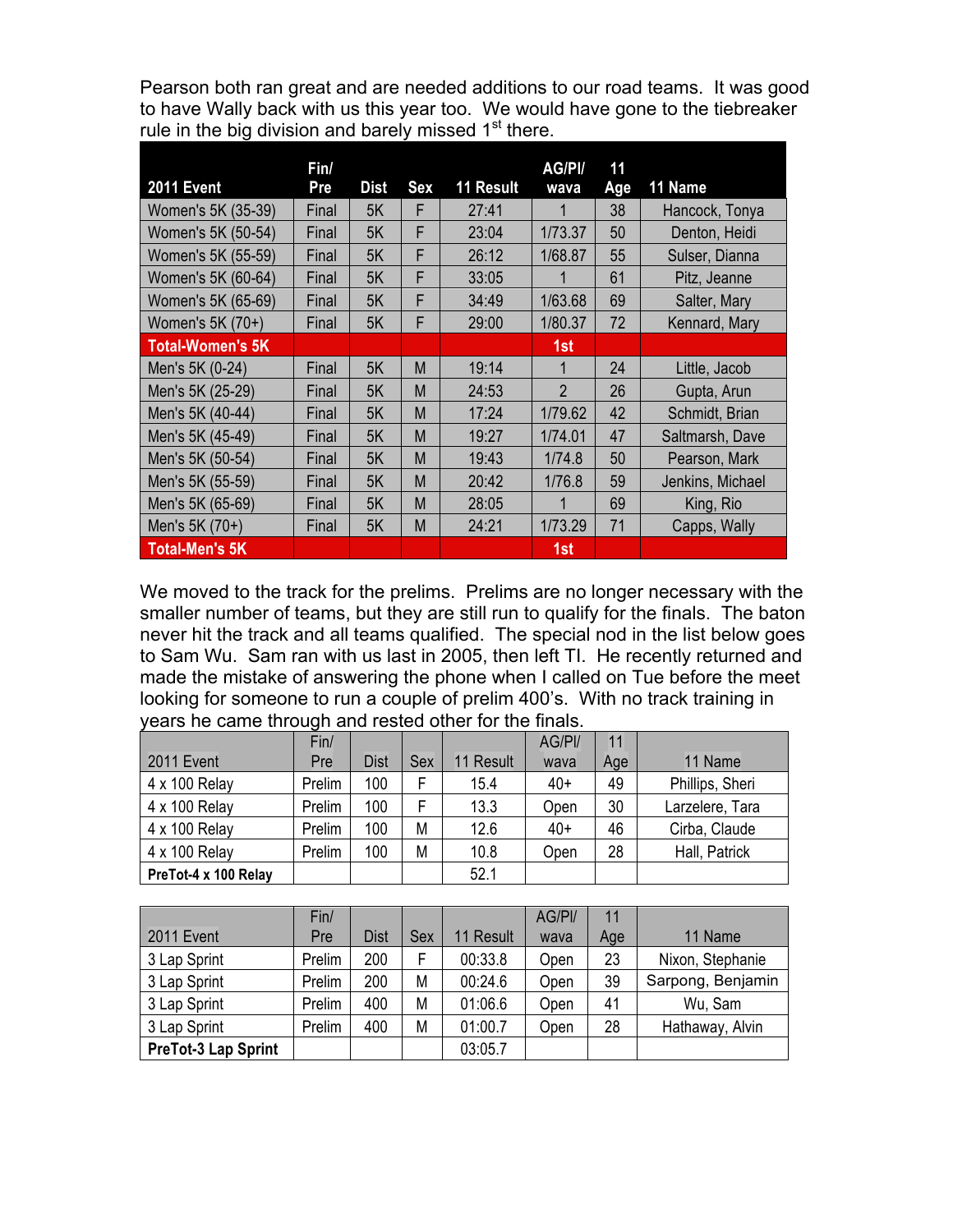|                      | Fin/   |      |     |           | AG/PI/ | 11  |               |
|----------------------|--------|------|-----|-----------|--------|-----|---------------|
| 2011 Event           | Pre    | Dist | Sex | 11 Result | wava   | Age | 11 Name       |
| 4 x 200 Relay        | Prelim | 200  | M   | 00:26.8   | $40+$  | 46  | Cirba, Claude |
| 4 x 200 Relay        | Prelim | 200  | М   | 00:29.4   | $50+$  | 56  | Haschke, Russ |
| 4 x 200 Relay        | Prelim | 200  | F   | 00:30.9   | Open   | 30  | Harmsen, Sara |
| 4 x 200 Relay        | Prelim | 200  | М   | 00:24.3   | Open   | 25  | Mair, Brandon |
| PreTot-4 x 200 Relay |        |      |     | 01:51.4   |        |     |               |

|                              | Fin/   |             |     |           | AG/PI/ | 11  |                    |
|------------------------------|--------|-------------|-----|-----------|--------|-----|--------------------|
| 2011 Event                   | Pre    | <b>Dist</b> | Sex | 11 Result | wava   | Age | 11 Name            |
| Senior's Relay               | Prelim | 200         | M/F | 00:35.9   | $60+$  | 69  | King, Rio          |
| Senior's Relay               | Prelim | 400         | М   | 01:10.4   | $50+$  | 59  | Jenkins, Michael   |
| Senior's Relay               | Prelim | 200         | F   | 00:36.1   | $50+$  | 52  | Samilton, Cynthia  |
| Senior's Relay               | Prelim | 600         | М   | 01:48.2   | $50+$  | 57  | Papermaster, Barry |
| Senior's Relay               | Prelim | 400         | M   | 01:08.1   | $50+$  | 56  | Haschke, Russ      |
| <b>PreTot-Senior's Relay</b> |        |             |     | 05:18.7   |        |     |                    |

|                              | Fin/   |             |     |           | AG/PI/ | 11  |                   |
|------------------------------|--------|-------------|-----|-----------|--------|-----|-------------------|
| <b>2011 Event</b>            | Pre    | <b>Dist</b> | Sex | 11 Result | wava   | Age | 11 Name           |
| <b>Submasters Sprint</b>     | Prelim | 200         | F.  | 00:34.3   | $30+$  | 46  | Shockley, Beth    |
| <b>Submasters Sprint</b>     | Prelim | 200         | М   | 00:28.3   | 35/30  | 39  | Sarpong, Benjamin |
| <b>Submasters Sprint</b>     | Prelim | 400         | М   | 01:35.5   | 35/30  | 41  | Wu, Sam           |
| <b>Submasters Sprint</b>     | Prelim | 800         | M   | 02:44.7   | 30/35  | 47  | Luo, Luke         |
| <b>PreTot-Submast Sprint</b> |        |             |     | 05:22.8   |        |     |                   |

|                            | Fin/   |             |     |           | AG/PI/ | 11  |                   |
|----------------------------|--------|-------------|-----|-----------|--------|-----|-------------------|
| <b>2011 Event</b>          | Pre    | <b>Dist</b> | Sex | 11 Result | wava   | Age | 11 Name           |
| <b>Sprint Relay</b>        | Prelim | 200         | F   | 00:37.9   | $30+$  | 48  | Nagel, Heidi      |
| <b>Sprint Relay</b>        | Prelim | 200         | F   | 00:36.1   | Open   | 23  | Nixon, Stephanie  |
| <b>Sprint Relay</b>        | Prelim | 400         | М   | 01:04.2   | Open   | 38  | Gordon, Greg      |
| <b>Sprint Relay</b>        | Prelim | 400         | М   | 00:59.9   | Open   | 25  | Mair, Brandon     |
| <b>Sprint Relay</b>        | Prelim | 200         | М   | 00:27.7   | $40+$  | 40  | Fortenberry, Todd |
| <b>Sprint Relay</b>        | Prelim | 200         | М   | 00:25.4   | Open   | 28  | Brantmeier, Paul  |
| <b>PreTot-Sprint Relay</b> |        |             |     | 04:11.2   |        |     |                   |

#### Saturday Finals

There are also several finals run on Saturday.

First is the Submaster Distance Relay. In a race for people in their 30's we fielded a team of people in their 40's. Many well into their 40's. We easily won our division and would have finished  $3<sup>rd</sup>$  in the big division.

|                             | Fin/  |             |     |           | AG/PI/ | 11  |                 |
|-----------------------------|-------|-------------|-----|-----------|--------|-----|-----------------|
| 2011 Event                  | Pre   | <b>Dist</b> | Sex | 11 Result | wava   | Age | 11 Name         |
| SubMaster Dist Relay        | Final | 800         | M   | 02:13.9   | 35/30  | 47  | Luo, Luke       |
| SubMaster Dist Relay        | Final | 400         |     | 01:16.0   | $30+$  | 48  | Toliver, Robin  |
| SubMaster Dist Relay        | Final | 1200        | M   | 03:58.0   | 35/30  | 47  | Saltmarsh, Dave |
| SubMaster Dist Relay        | Final | 1600        | M   | 04:59.0   | 30/35  | 42  | Schmidt, Brian  |
| <b>Total-SubMaster Dist</b> |       |             |     | 12:26.9   | 1st    |     |                 |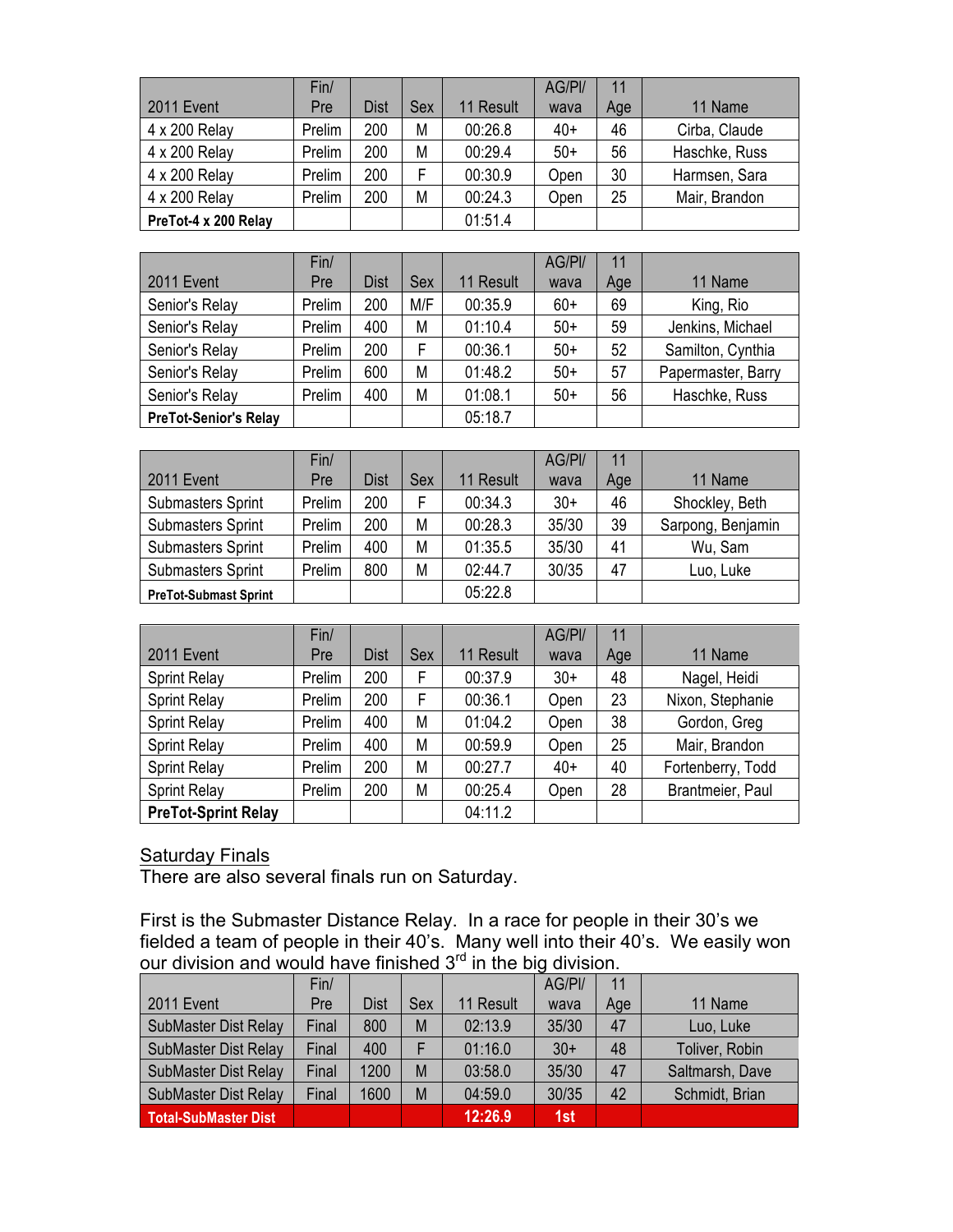#### Individual Races

These were added last year and each counts  $\mathcal{V}_4$  as much as a relay race. Todd put on an impressive showing. I felt a slight pull coming out of the blocks but still won the race. Shockley and Samilton both looked very strong. We didn't enter two of the races due to overloading of athletes in all the events, but we had the talent to win both.

|                           | Fin/  |             |     |           | AG/PI/ | 11  |                   |
|---------------------------|-------|-------------|-----|-----------|--------|-----|-------------------|
| 2011 Event                | Pre   | <b>Dist</b> | Sex | 11 Result | wava   | Age | 11 Name           |
| <b>Indiv M 200m 18-29</b> | Final | 200         | M   | 1/23.15   | 18-29  | 22  | Roberson, Todd    |
| <b>Indiv M 200m 50-59</b> | Final | 200         | M   | 1/27.48   | 50-59  | 51  | Westbrook, Paul   |
| Indiv M 200m 60+          | Final | 200         | M   | drop      | $60+$  |     | <b>Drop</b>       |
| <b>Indiv F 200m 18-29</b> | Final | 200         |     | drop      | 18-29  |     | <b>Drop</b>       |
| <b>Indiv F 200m 40-49</b> | Final | 200         | F   | 1/34.22   | 40-49  | 46  | Shockley, Beth    |
| Indiv F 200m 50+          | Final | 200         |     | 1/34.04   | $50+$  | 52  | Samilton, Cynthia |

The 400 meter legs would have been a sweep if Chris Grant had been able to make it. Brandy made for the most exciting moment of the weekend when her inhaler ran empty and she had a bad asthma attack after her race. The ambulance came out onto the track but fortunately when Heidi Denton gave Brandy her inhaler she finally got a little air flowing and the ambulance left empty.

|                           | Fin/  |             |     |           | AG/PI/ | 11  |                   |
|---------------------------|-------|-------------|-----|-----------|--------|-----|-------------------|
| <b>2011 Event</b>         | Pre   | <b>Dist</b> | Sex | 11 Result | wava   | Age | 11 Name           |
| <b>Indiv M 400m 30-39</b> | Final | 400         | M   | 1/59.6    | 30-39  | 39  | Sarpong, Benjamin |
| <b>Indiv M 400m 40-49</b> | Final | 400         | M   | drop      | 40-49  |     | Drop              |
| <b>Indiv F 400m 30-39</b> | Final | 400         |     | 1/69.7    | 30-39  | 34  | Burton, Brandy    |
| <b>Indiv F 400m 40-49</b> | Final | 400         |     | 1/75.4    | 40-49  | 48  | Toliver, Robin    |
| <b>SubTotal-Open</b>      |       |             |     |           |        |     |                   |
| 400m                      |       |             |     |           |        |     |                   |

The Executive Relay featured a very late addition in Heidi Nagel. She hadn't planned to come this year, but Beth Michalak hatched a brilliant plan to lure Heidi out. It worked and she did great. No one was more relieved than Mariquita Gordon, who would have had to run that 800 leg. Pat, Barry, and Greg all ran excellent legs for the win.

|                        | Fin/  |             |     |           | AG/PI/ | 11  |                    |
|------------------------|-------|-------------|-----|-----------|--------|-----|--------------------|
| <b>2011 Event</b>      | Pre   | <b>Dist</b> | Sex | 11 Result | wava   | Age | 11 Name            |
| <b>Executive Relay</b> | Final | 800         | F   | 03:17.6   | $30+$  | 48  | Nagel, Heidi       |
| <b>Executive Relay</b> | Final | 400         | M   | 01:05.6   | $30+$  | 58  | Bosshart, Patrick  |
| <b>Executive Relay</b> | Final | 800         | M   | 02:27.4   | $30+$  | 57  | Papermaster, Barry |
| <b>Executive Relay</b> | Final | 1600        | M   | 05:27.0   | $30+$  | 45  | Baldwin, Greg      |
| <b>Total-Executive</b> |       |             |     |           |        |     |                    |
| <b>Relay</b>           |       |             |     | 12:17.6   | 1st    |     |                    |

The Distance Relay is a LONG race for the young. So naturally, I opened with 50 year old Heidi Denton, who was fresh off her 5K win – and she did great. Chuck Hull, who thought he was out for this year, made a quick recovery from foot surgery and turned in an excellent Master's mile. Rookie Jacob Little also turned in a nice 2-mile leg despite battling a knee issue that just cropped up a week before.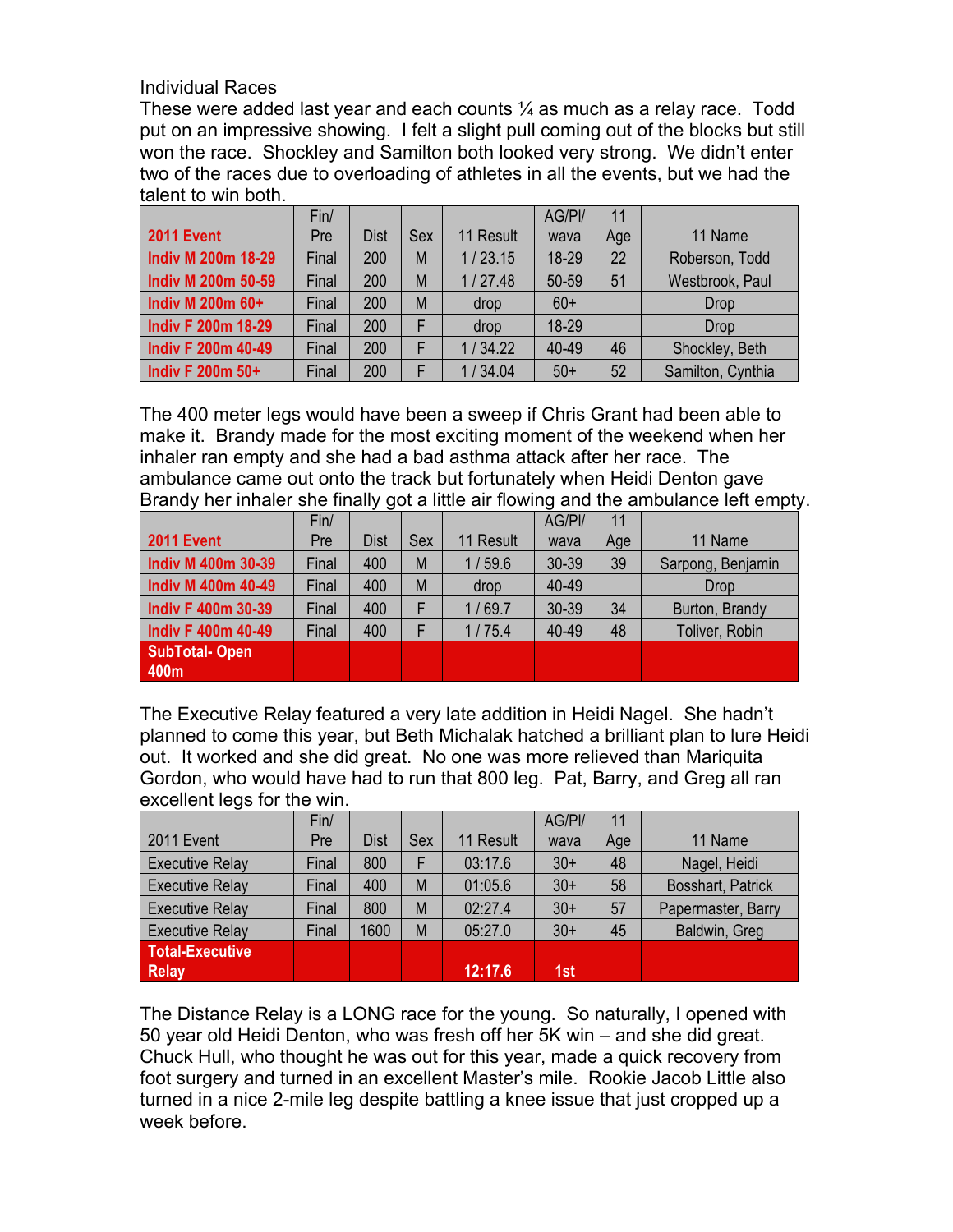|                       | Fin/  |             |     |           | AG/PI/ | 11  |                |
|-----------------------|-------|-------------|-----|-----------|--------|-----|----------------|
| 2011 Event            | Pre   | <b>Dist</b> | Sex | 11 Result | wava   | Age | 11 Name        |
| <b>Distance Relay</b> | Final | 1600        | F   | 06:19.9   | Open   | 50  | Denton, Heidi  |
| <b>Distance Relay</b> | Final | 800         | M   | 02:13.4   | Open   | 28  | Southard, Eric |
| <b>Distance Relay</b> | Final | 1600        | M   | 05:24.8   | $40+$  | 58  | Hull, Chuck    |
| <b>Distance Relay</b> | Final | 1600        | M   | 04:59.8   | Open   | 28  | Failing, Brian |
| <b>Distance Relay</b> | Final | 3200        | M   | 11:48.2   | Open   | 24  | Little, Jacob  |
| <b>Total-Distance</b> |       |             |     |           |        |     |                |
| <b>Relay</b>          |       |             |     | 30:46.1   | 1st    |     |                |

All of our Saturday finals teams and individuals would have medaled in the big company division except for one of the individual legs. Not bad.

# **Day 2 - Sunday, July 24th**

The 10K teams were back and running strong. Not only did we win our division, It appears we would have beaten GE in both Men's and Women's 10K! The Mary's were running great, Dianna was smiling, Jeanne joined the team for the first time since 1984, and Tonya happened to be in SF on business.

Arun, recovering from a foot injury sat out the 10K and Chuck wasn't quite as recovered as he hoped so he dropped out at the halfway mark when we knew we had the 5 scoring finishers running strong.

|                     | Fin/  |             |     |           | AG/PI/  | 11  |                 |
|---------------------|-------|-------------|-----|-----------|---------|-----|-----------------|
| <b>2011 Event</b>   | Pre   | <b>Dist</b> | Sex | 11 Result | wava    | Age | 11 Name         |
| Women's 10K (35-39) | Final | <b>10K</b>  | F   | 59:40     |         | 38  | Hancock, Tonya  |
| Women's 10K (50-54) | Final | <b>10K</b>  | F   | 49:09     | 1/70.56 | 50  | Denton, Heidi   |
| Women's 10K (55-59) | Final | <b>10K</b>  | F   | 55:15     | 1/60.93 | 55  | Sulser, Dianna  |
| Women's 10K (60-64) | Final | <b>10K</b>  | F   | 69:09     |         | 61  | Pitz, Jeanne    |
| Women's 10K (65-69) | Final | 10K         | F   | 75:04     | 1/60.52 | 69  | Salter, Mary    |
| Women's 10K (70+)   | Final | <b>10K</b>  | F   | 62:45     | 1/76.13 | 72  | Kennard, Mary   |
| Total-Women's 10K   |       |             |     |           | 1st     |     |                 |
| Men's 10K (0-24)    | Final | <b>10K</b>  | M   | 41:14     | 1/65.13 | 24  | Little, Jacob   |
| Men's 10K (35-39)   | Final | <b>10K</b>  | M   | 36:40     | 1/78.67 | 42  | Schmidt, Brian  |
| Men's 10K (45-49)   | Final | <b>10K</b>  | M   | 40:36     | 1/73.82 | 47  | Saltmarsh, Dave |
| Men's 10K (50-54)   | Final | <b>10K</b>  | M   | 41:14     | 1/74.43 | 50  | Pearson, Mark   |
| Men's 10K (70+)     | Final | <b>10K</b>  | M   | 50:49     | 1/73.08 | 71  | Capps, Wally    |
| Total-Men's 10K     |       |             |     |           | 1st     |     |                 |

Then we moved to the track for the string of Sunday finals. The first was the  $4x100$  relay. Same team as last year and the same result  $-1<sup>st</sup>$  place. Good handoff's all around.

|                      | Fin/  |             |     |           | AG/PI/ | 11  |                 |
|----------------------|-------|-------------|-----|-----------|--------|-----|-----------------|
| 2011 Event           | Pre   | <b>Dist</b> | Sex | 11 Result | wava   | Age | 11 Name         |
| $4 \times 100$ Relay | Final | 100         | F   | 15.2      | $40+$  | 49  | Phillips, Sheri |
| $4 \times 100$ Relay | Final | 100         |     | 13.1      | Open   | 30  | Larzelere, Tara |
| $4 \times 100$ Relay | Final | 100         | M   | 12.4      | $40+$  | 46  | Cirba, Claude   |
| 4 x 100 Relay        | Final | 100         | M   | 10.6      | Open   | 28  | Hall, Patrick   |
| Total-4 x 100 Relay  |       |             |     | 51.3      | 1st    |     |                 |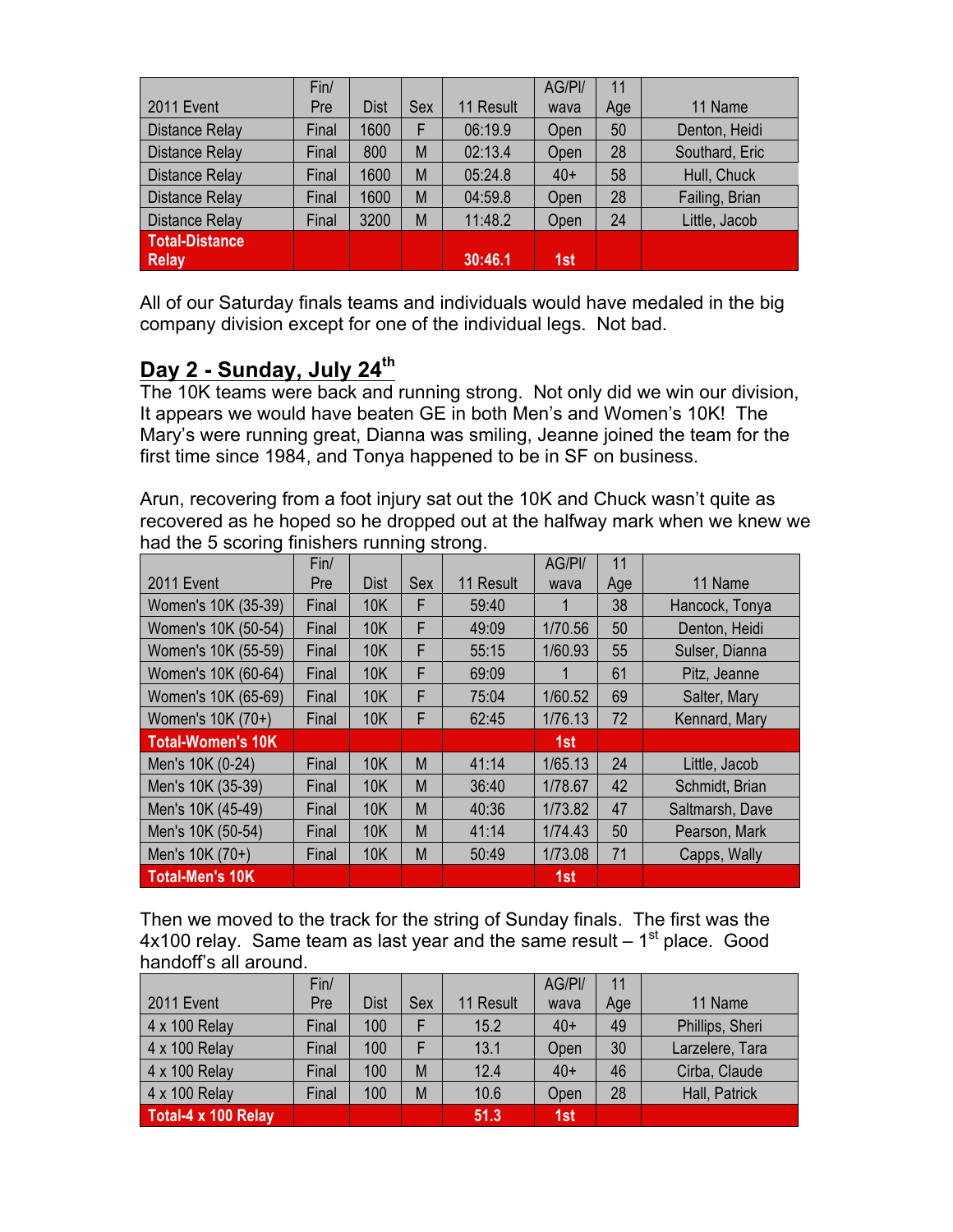The only track race I thought BAH stood a good chance was the Women's 800 – and I was correct. Despite a strong run by Beth and a great effort by rookie Sarah Chincarini they fell a few seconds short in this one.

|                   | Fin/  |      |     |           | AG/PI/ | 11  |                   |
|-------------------|-------|------|-----|-----------|--------|-----|-------------------|
| 2011 Event        | Pre   | Dist | Sex | 11 Result | wava   | Age | 11 Name           |
| Women's 800 Team  | Final | 800  |     | 03:02.0   | Open   | 24  | Chincarini, Sarah |
| Women's 800 Team  | Final | 800  |     | 02:45.0   | Open   | 47  | Michalak, Beth    |
| Total-Women's 800 |       |      |     | 05:47.0   | 2nd    |     |                   |

Next was the 3-lap sprint and we had a strong team here. Brandy, despite not being able to breath for a long stretch the day before was anxious to run. We stationed several inhalers at key points around the track just to be safe. Paul Brantmeier was another of our good rookie finds this year and he provided the most exciting handoff give of the day with a stop, drop, and roll style delivery. Todd ran a great anchor. After another runner cut in on him just after the handoff he stalked the guy and outkicked him down the stretch.

|                    | Fin/  |             |     |           | AG/PI/ | 11  |                  |
|--------------------|-------|-------------|-----|-----------|--------|-----|------------------|
| 2011 Event         | Pre   | <b>Dist</b> | Sex | 11 Result | wava   | Age | 11 Name          |
| 3 Lap Sprint       | Final | 200         |     | 00:29.9   | Open   | 34  | Burton, Brandy   |
| 3 Lap Sprint       | Final | 200         | M   | 00:23.7   | Open   | 28  | Hall, Patrick    |
| 3 Lap Sprint       | Final | 400         | M   | 00:57.6   | Open   | 28  | Brantmeier, Paul |
| 3 Lap Sprint       | Final | 400         | M   | 00:54.2   | Open   | 22  | Roberson, Todd   |
| Total-3 Lap Sprint |       |             |     | 02:45.4   | 1st    |     |                  |

Brian is out of the bay area TI office and ran very strong all weekend. He and Eric repeated their mile win from the previous year.

|                  | Fin/  |             |     |           | AG/PI/ | 11  |                |
|------------------|-------|-------------|-----|-----------|--------|-----|----------------|
| 2011 Event       | Pre   | <b>Dist</b> | Sex | 11 Result | wava   | Age | 11 Name        |
| Men's Mile Team  | Final | 1600        | M   | 04:53.0   | Open   | 28  | Failing, Brian |
| Men's Mile Team  | Final | 1600        | M   | 05:03.0   | Open   | 28  | Southard, Eric |
| Total-Men's Mile |       |             |     | 09:56.0   | 1st    |     |                |

Tara left TI last fall and went to National Semi. She wasn't planning to attend this year, but after TI spent \$6.5 billion to buy her back she felt obligated (that, and the constant pestering from me). The first two legs were fairly close, but Tara pulled away and we won going away with a strong anchor from Brandon.

|                      | Fin/  |             |     |           | AG/PI/ | 11  |                 |
|----------------------|-------|-------------|-----|-----------|--------|-----|-----------------|
| 2011 Event           | Pre   | <b>Dist</b> | Sex | 11 Result | wava   | Age | 11 Name         |
| 4 x 200 Relay        | Final | 200         | M   | 00:26.7   | $40+$  | 46  | Cirba, Claude   |
| 4 x 200 Relay        | Final | 200         | M   | 00:28.6   | $50+$  | 56  | Haschke, Russ   |
| $4 \times 200$ Relay | Final | 200         |     | 00:28.6   | Open   | 30  | Larzelere, Tara |
| 4 x 200 Relay        | Final | 200         | M   | 00:24.0   | Open   | 25  | Mair, Brandon   |
| Total-4 x 200 Relay  |       |             |     | 01:47.9   | 1st    |     |                 |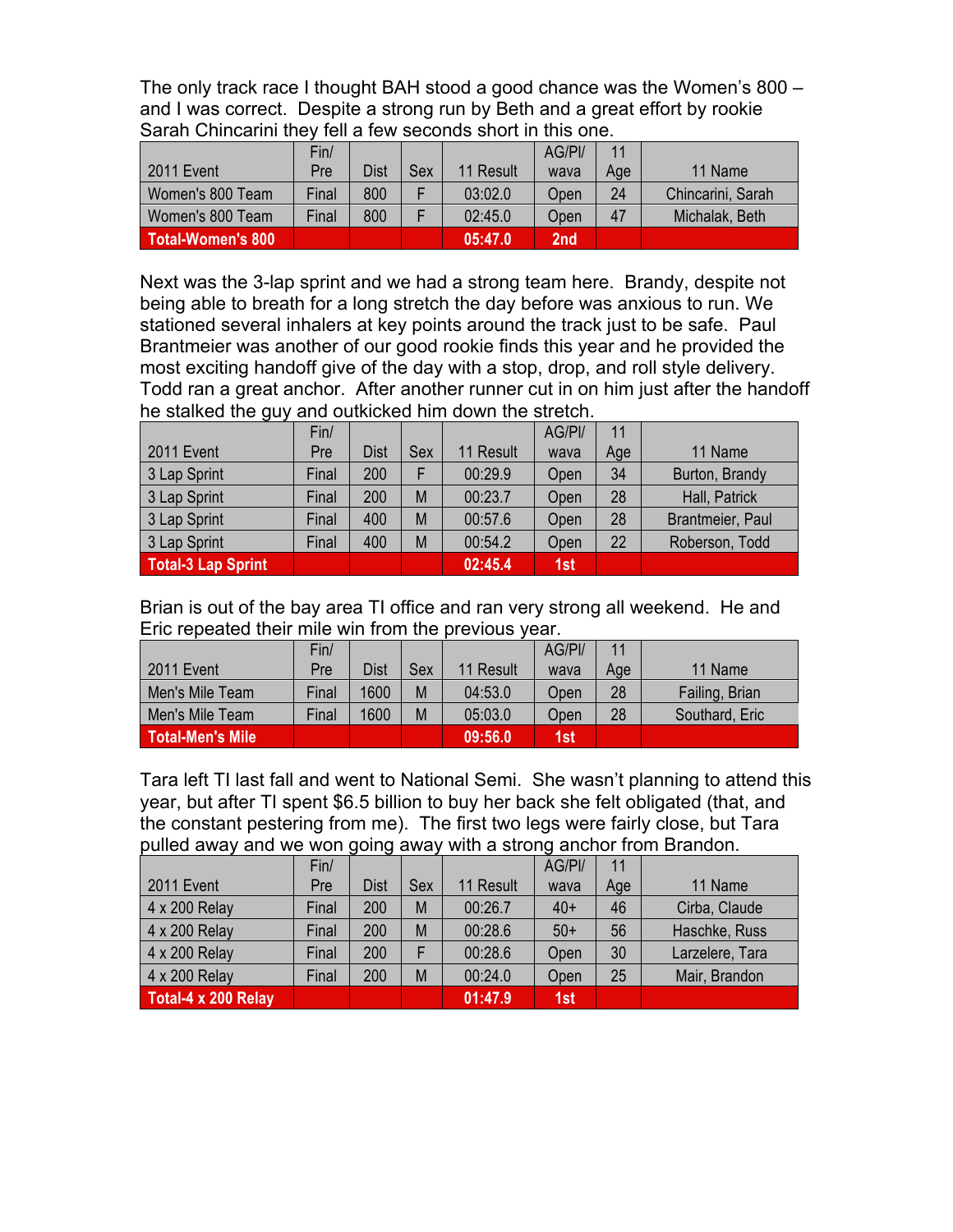We always have a solid senior's team and this year was no exception. Our oldest rookie, Barry Papermaster, ran great and always had a big smile on his face. You could see the joy he felt being back on the track after all these years.

|                      | Fin/  |             |     |           | AG/PI/ | 11  |                    |
|----------------------|-------|-------------|-----|-----------|--------|-----|--------------------|
| 2011 Event           | Pre   | <b>Dist</b> | Sex | 11 Result | wava   | Age | 11 Name            |
| Senior's Relay       | Final | 200         | M   | 00:34.9   | $60+$  | 69  | King, Rio          |
| Senior's Relay       | Final | 400         | M   | 01:04.5   | $50+$  | 59  | Jenkins, Michael   |
| Senior's Relay       | Final | 200         | F   | 00:34.8   | $50+$  | 52  | Samilton, Cynthia  |
| Senior's Relay       | Final | 600         | M   | 01:43.6   | $50+$  | 57  | Papermaster, Barry |
| Senior's Relay       | Final | 400         | M   | 01:06.2   | $50+$  | 56  | Haschke, Russ      |
| Total-Senior's Relay |       |             |     | 05:04.0   | 1st    |     |                    |

I didn't know if BAH would enter this event and when I found they weren't I juggled the lineup to give Heidi another race and get Beth out of a second 800 for the day. Sara, with just one official practice under her belt ran lights out. She's been away having 3 kids since 2005 and it was great to have her back.

|                            | Fin/  |             |     |           | AG/PI/    | 11  |                |
|----------------------------|-------|-------------|-----|-----------|-----------|-----|----------------|
| 2011 Event                 | Pre   | <b>Dist</b> | Sex | 11 Result | wava      | Age | 11 Name        |
| Women's Relay              | Final | 800         |     | 03:14.7   | $40+$ /Op | 48  | Nagel, Heidi   |
| Women's Relay              | Final | 400         |     | 01:18.2   | $Op/40+$  | 47  | Michalak, Beth |
| Women's Relay              | Final | 400         |     | 01:15.1   | $Op/40+$  | 30  | Harmsen, Sara  |
| <b>Total-Women's Relay</b> |       |             |     | 05:48.0   | 1st       |     |                |

I pulled Tara out of the Women's relay 400 (which made her very happy) and subbed her for Brandy (which made her aching shins very happy). Greg started off like a rocket but his hamstring was not very happy. However, he got the stick to Luke in great shape and we won easily, which made everyone happy.

|                             | Fin/  |             |     |           | AG/PI/ | 11  |                   |
|-----------------------------|-------|-------------|-----|-----------|--------|-----|-------------------|
| <b>2011 Event</b>           | Pre   | <b>Dist</b> | Sex | 11 Result | wava   | Age | 11 Name           |
| <b>Submasters Sprint</b>    | Final | 200         |     | 00:28.8   | $30+$  | 30  | Larzelere, Tara   |
| <b>Submasters Sprint</b>    | Final | 200         | M   | 00:25.7   | 35/30  | 40  | Fortenberry, Todd |
| <b>Submasters Sprint</b>    | Final | 400         | M   | 01:06.0   | 35/30  | 38  | Gordon, Greg      |
| <b>Submasters Sprint</b>    | Final | 800         | M   | 02:14.5   | 30/35  | 47  | Luo, Luke         |
| <b>Total-Submast Sprint</b> |       |             |     | 04:15.0   | 1st    |     |                   |

The Presidents runners must be a VP, their direct reports, or the tech staff equivalent. Our team was very strong (and had the only female running in the event) and won easily.

|                               | Fin/  |             |     |           | AG/PI/ | 11  |                   |
|-------------------------------|-------|-------------|-----|-----------|--------|-----|-------------------|
| 2011 Event                    | Pre   | <b>Dist</b> | Sex | 11 Result | wava   | Age | 11 Name           |
| <b>Presidents Relay</b>       | Final | 200         | M/F | 00:31.3   | $30+$  | 48  | Gordon, Mariquita |
| <b>Presidents Relay</b>       | Final | 400         | M/F | 01:05.9   | $30+$  | 58  | Bosshart, Patrick |
| <b>Presidents Relay</b>       | Final | 800         | M/F | 02:24.0   | $30+$  | 45  | Baldwin, Greg     |
| <b>Total-Presidents Relay</b> |       |             |     | 04:01.2   | 1st    |     |                   |

Dave Tucker is also a National Semi employee, so if we split the acquisition cost between Dave and Tara then they are both worth about \$3.25 billion. Dave, who also did field events, opened up a lead and the others just kept stretching it.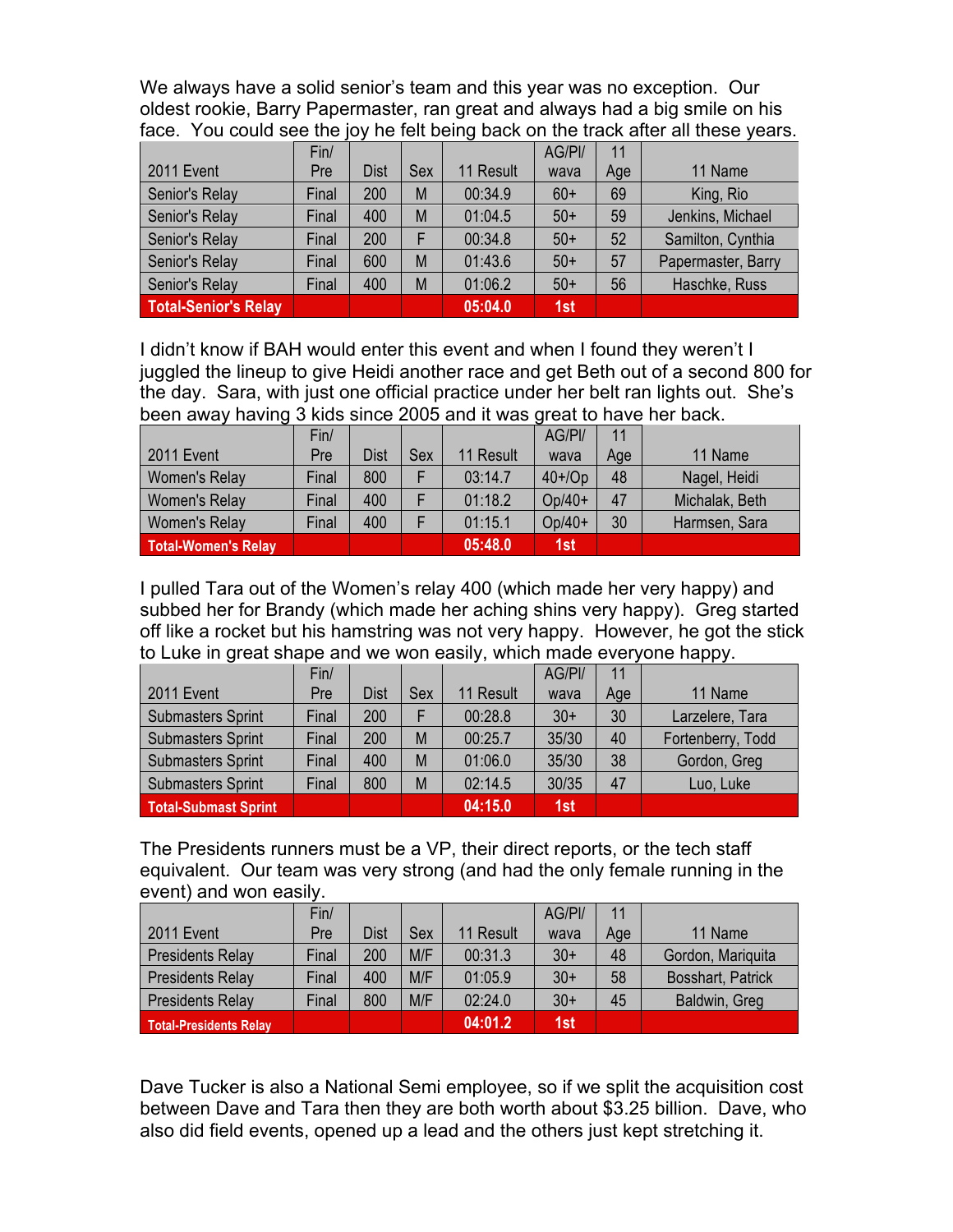|                            | Fin/  |             |     |           | AG/PI/ | 11  |                   |
|----------------------------|-------|-------------|-----|-----------|--------|-----|-------------------|
| 2011 Event                 | Pre   | <b>Dist</b> | Sex | 11 Result | wava   | Age | 11 Name           |
| Pyramid Relay              | Final | 400         | F   | 01:14.3   | Open   | 24  | Chincarini, Sarah |
| Pyramid Relay              | Final | 800         | M   | 02:28.1   | Open   | 50  | Tucker, Dave      |
| Pyramid Relay              | Final | 1200        | M   | 03:33.5   | Open   | 28  | Failing, Brian    |
| Pyramid Relay              | Final | 800         | M   | 02:15.6   | Open   | 28  | Southard, Eric    |
| Pyramid Relay              | Final | 400         | F   | 01:13.7   | Open   | 47  | Michalak, Beth    |
| <b>Total-Pyramid Relay</b> |       |             |     | 10:45.2   | 1st    |     |                   |

This one provided the only baton excitement of the day. I won't mention any names, but it goes to show that it can happen even to one of the most experienced females on the team. The minor incident didn't hurt as we were well ahead. Kudos to Russ for filling in for me on a few races – glad to have him back this year.

|                            | Fin/  |             |     |           | AG/PI/ | 11  |                   |
|----------------------------|-------|-------------|-----|-----------|--------|-----|-------------------|
| 2011 Event                 | Pre   | <b>Dist</b> | Sex | 11 Result | wava   | Age | 11 Name           |
| <b>Masters Relay</b>       | Final | 800         | M   | 02:24.8   | 40/50  | 45  | Baldwin, Greg     |
| <b>Masters Relay</b>       | Final | 400         | M   | 01:02.5   | 40/50  | 40  | Fortenberry, Todd |
| <b>Masters Relay</b>       | Final | 800         | M   | 02:18.4   | 40/50  | 42  | Schmidt, Brian    |
| <b>Masters Relay</b>       | Final | 200         | F   | 00:35.6   | $40+$  | 48  | Gordon, Mariquita |
| <b>Masters Relay</b>       | Final | 200         | M   | 00:28.8   | 50/40  | 56  | Haschke, Russ     |
| <b>Total-Masters Relay</b> |       |             |     | 06:50.1   | 1st    |     |                   |

This is the last race after a long weekend. Stephanie Nixon was a late addition to the team and did great with just a couple of weeks of practice and borrowed spikes. We hope to see her back early in the training season next year. Alvin had pulled a hamstring a few weeks ago and it was still sore right up to the meet. He said it felt OK and he wasn't kidding. Todd Fortenberry had to shoulder some of the load for the missing Chris grant and he ran back-to-back events. Finally, Patrick Hall ran 3 finals on Sunday with 3 gold medals. Patrick, I know you really want to be an 800m runner, but stick to the sprints for now – you're doing great.

|                           | Fin/  |             |     |           | AG/PI/ | 11  |                   |  |  |
|---------------------------|-------|-------------|-----|-----------|--------|-----|-------------------|--|--|
| 2011 Event                | Pre   | <b>Dist</b> | Sex | 11 Result | wava   | Age | 11 Name           |  |  |
| <b>Sprint Relay</b>       | Final | 200         | F   | 00:33.9   | Open   | 23  | Nixon, Stephanie  |  |  |
| <b>Sprint Relay</b>       | Final | 200         | F   | 00:31.4   | $30+$  | 30  | Harmsen, Sara     |  |  |
| <b>Sprint Relay</b>       | Final | 400         | M   | 00:55.2   | Open   | 28  | Hathaway, Alvin   |  |  |
| <b>Sprint Relay</b>       | Final | 400         | M   | 00:55.5   | Open   | 22  | Roberson, Todd    |  |  |
| <b>Sprint Relay</b>       | Final | 200         | M   | 00:25.8   | $40+$  | 40  | Fortenberry, Todd |  |  |
| <b>Sprint Relay</b>       | Final | 200         | M   | 00:23.6   | Open   | 28  | Hall, Patrick     |  |  |
| <b>Total-Sprint Relay</b> |       |             |     | 03:45.4   | 1st    |     |                   |  |  |

Only 2 jumpers count toward your team score, but in high jump we had Dave, Sheri, and Rio who all scored great. Sheri and Dave took care of the long jump too. We lost our two best throwers this year, but found LaVonda (a coop student) and the always ready-to-do-anything Sheri.

And I haven't singled out Rio yet, who also jumped in the shot put. We are very fortunate to have Rio as our coach. He has been to every national meet since 1979. He runs distances from sprints to marathons and even does field events.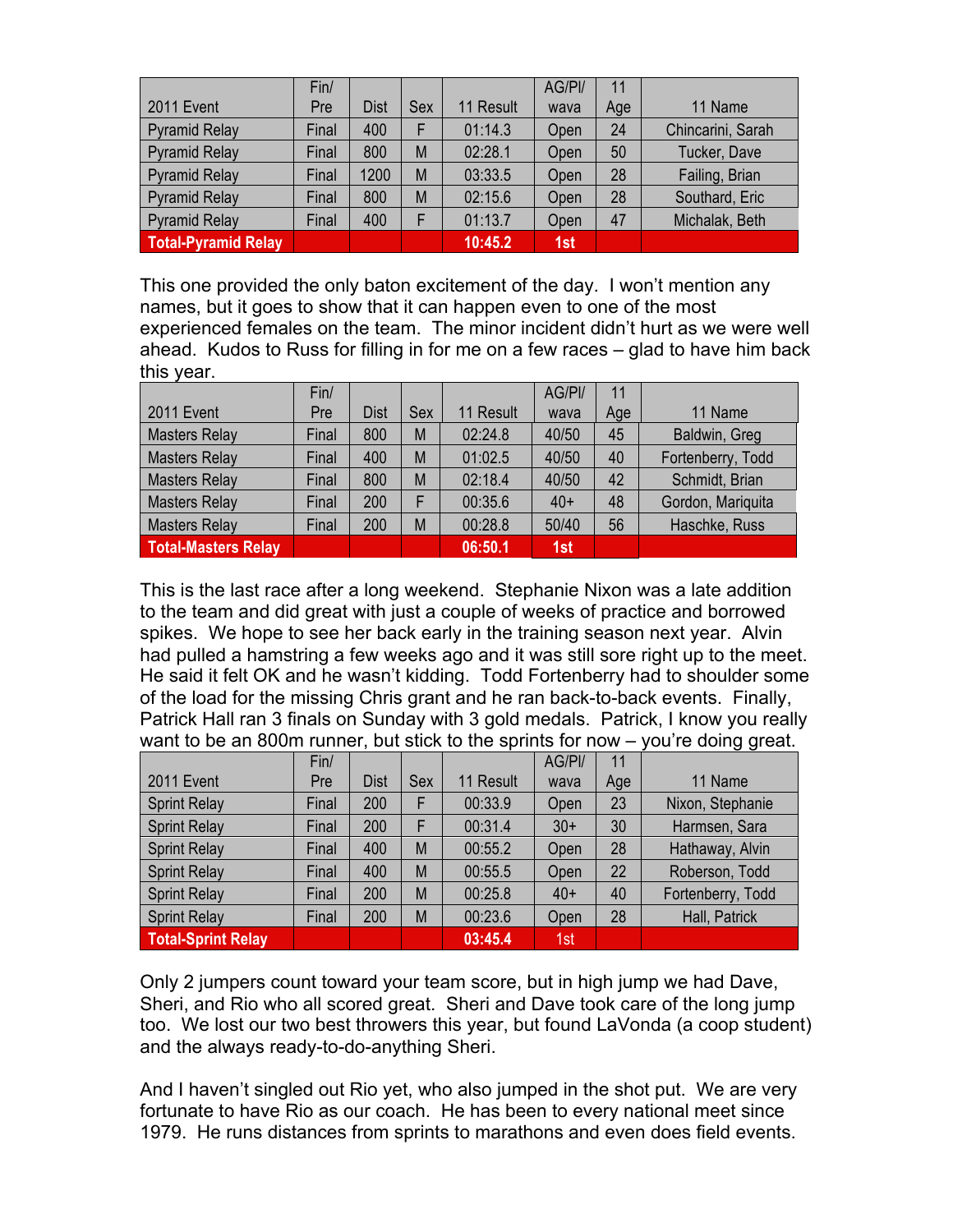He drives over to practice from Fort Worth all season. He is a great coach and helps all of us improve on the track – and he is a great guy off the track as well.

|                           | Fin/  |             |     |             | AG/PI/ | 11   |                 |  |
|---------------------------|-------|-------------|-----|-------------|--------|------|-----------------|--|
| <b>2011 Event</b>         | Pre   | <b>Dist</b> | Sex | 11 Result   | wava   | Age  | 11 Name         |  |
| High Jump                 | Final | HJ          | F   | 4'2" 806    | Any    | 49   | Phillips, Sheri |  |
| High Jump                 | Final | HJ          | M   | 4'2" 892    | Any    | 69   | King, Rio       |  |
| High Jump                 | Final | HJ          | M   | 5' 869      | Any    | 50   | Tucker, Dave    |  |
| <b>Total-High Jump</b>    |       |             |     | 1761        | 1st    |      |                 |  |
| Long Jump                 | Final | LJ          | F   | 12'8.5" 758 | Any    | 49   | Phillips, Sheri |  |
| Long Jump                 | Final | LJ          | M   | 14'5.5" 688 | Any    | 50   | Tucker, Dave    |  |
| Long Jump                 | Final | LJ          | M   |             | Any    | #N/A |                 |  |
| <b>Total-Long Jump</b>    |       |             |     | 1446        | 1st    |      |                 |  |
| <b>Discus Throw</b>       | Final | <b>Disc</b> | M   | 79'10" 446  | Any    | 49   | Phillips, Sheri |  |
| <b>Discus Throw</b>       | Final | <b>Disc</b> | M   | 98'5.5" 454 | Any    | 23   | Brown, LaVonda  |  |
| <b>Discus Throw</b>       | Final | <b>Disc</b> | F   |             | Any    | #N/A |                 |  |
| <b>Total-Discus Throw</b> |       |             |     | 900         | 2nd    |      |                 |  |
| <b>Shot Put Throw</b>     | Final | Shot        | M   | 28'4" 578   | Any    | 49   | Phillips, Sheri |  |
| <b>Shot Put Throw</b>     | Final | Shot        | M   | 24'6" 390   | Any    | 23   | Brown, LaVonda  |  |
| <b>Shot Put Throw</b>     | Final | Shot        | M   | 26'9" 553   | Any    | 69   | King, Rio       |  |

Thanks to Michael Reynolds, who was still recovering from a fracture in his foot, for the uniform management, timing, and check-in sheet work at the meet.

As always, it was an absolute pleasure to spend a weekend with such a great group of people. You are all winners.

Paul Westbrook

# **2012**

Next year's meet is already planned for July  $14<sup>th</sup>$  and  $15<sup>th</sup>$  back in San Ramon, CA. Mark your calendar now and make your pledge to come back stronger and faster next year. There are already 3 new teams committed and we'll all be working to recruit more.

The next page has the results for our division.